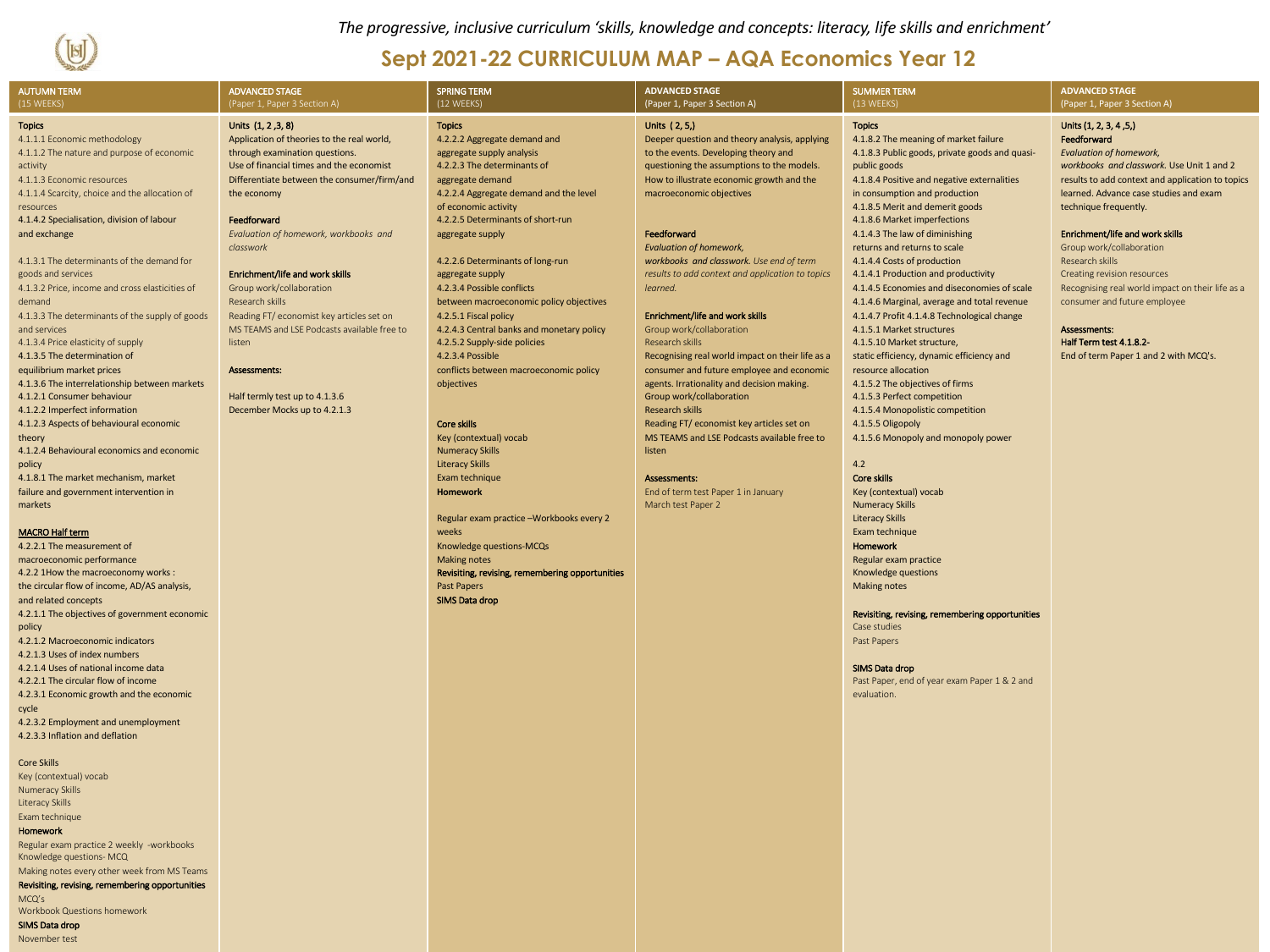

*The progressive, inclusive curriculum 'skills, knowledge and concepts: literacy, life skills and enrichment'*

## **Sept 2021-22 CURRICULUM MAP – AQA Economics Year 13**

| <b>AUTUMN TERM</b><br>(15 WEEKS)                                                                                                                                                                                                                                                                                                                                                                                                                                                                                                                                                                                                                          | <b>Advanced Stages</b><br>(Paper 1, Paper 2)                                                                                                                                                                                                                                                                                                                                                                                                                                             | <b>SPRING TERM</b><br>(12 WEEKS)                                                                                                                                                                                                                                                                                                                                                                                                                                                                       | <b>Advanced Stages</b><br>(Paper 3)                                                                                                                                                                                                                                                                                                                                                                                                                     | <b>SUMMER TERM</b><br>(13 WEEKS)                                                                                                                                                                                                    | <b>Advanced Stages</b><br>(Paper 1, 2 and 3)                                                                                                                                                                                                                                                                                                                                                                   |
|-----------------------------------------------------------------------------------------------------------------------------------------------------------------------------------------------------------------------------------------------------------------------------------------------------------------------------------------------------------------------------------------------------------------------------------------------------------------------------------------------------------------------------------------------------------------------------------------------------------------------------------------------------------|------------------------------------------------------------------------------------------------------------------------------------------------------------------------------------------------------------------------------------------------------------------------------------------------------------------------------------------------------------------------------------------------------------------------------------------------------------------------------------------|--------------------------------------------------------------------------------------------------------------------------------------------------------------------------------------------------------------------------------------------------------------------------------------------------------------------------------------------------------------------------------------------------------------------------------------------------------------------------------------------------------|---------------------------------------------------------------------------------------------------------------------------------------------------------------------------------------------------------------------------------------------------------------------------------------------------------------------------------------------------------------------------------------------------------------------------------------------------------|-------------------------------------------------------------------------------------------------------------------------------------------------------------------------------------------------------------------------------------|----------------------------------------------------------------------------------------------------------------------------------------------------------------------------------------------------------------------------------------------------------------------------------------------------------------------------------------------------------------------------------------------------------------|
| <b>Topics</b><br>4.2.4.1 The structure of financial markets and<br>financial assets<br>4.2.4.2 Commercial banks and investment banks<br>4.2.4.4 The regulation of the financial system<br>4.2.5.2 Supply-side policies<br>4.2.3.4 Possible<br>conflicts between macroeconomic policy objectives<br>4.2.6.1 Globalisation<br>4.2.6.2 Trade<br>4.2.6.3 The balance of payments<br>4.2.6.4 Exchange rate systems<br>4.1.5.7 Price discrimination<br>4.1.5.8 The dynamics of competition<br>and competitive market processes<br>4.1.8.8 Public ownership, privatisation, regulation<br>and deregulation of markets                                            | Units (4, 5, 6, 8, 10, 11)<br>Feedforward<br>Enrichment/life and work skills<br>Group work/collaboration<br>Research skills<br>Creating revision resources<br>Recognising real world impact on their life<br>as a consumer and future employee and<br>economic agents. Irrationality and decision<br>making.<br>Group work/collaboration<br><b>Research skills</b><br>Reading FT/ economist key articles set on<br>MS TEAMS and LSE Podcasts available<br>free to listen<br>Assessments: | <b>Topics</b><br>.6.5 Economic growth and development<br>4.1.7.1 The distribution of income and<br>wealth<br>4.1.7.2 The problem of poverty<br>4.1.7.3 Government policies to<br>alleviate poverty and to influence the<br>distribution of income and wealth<br>Core skills<br>Key (contextual) vocab<br>Analytical skills<br>Reading skills<br>Exam technique<br>Numeracy skills<br>Homework<br>Examination questions and short answer<br>from workbook.<br>Making notes, on topics every other week. | Units (ALL)<br>Feedforward<br>Enrichment/life and work skills<br>Group work/collaboration<br>Research skills<br>Creating revision resources<br>Recognising real world impact on their life as a<br>consumer, other economic agents. The ethics of<br>economic institutions.<br>Group work/collaboration<br><b>Research skills</b><br>Reading FT/ economist key articles set on<br>MS TEAMS and LSE Podcasts available free to<br>listen<br>Assessments: | <b>Topics</b><br>Core skills<br>Key (contextual) vocab<br>Analytical skills<br>Reading skills<br>Exam technique<br>Numeracy skills<br>Homework<br>Revisiting, revising, remembering<br>opportunities<br>Case studies<br>Past Papers | <b>Based on individual RAG of units,</b><br>exam practice.<br><b>Feedforward-Examination</b><br>practice and feedback, use of<br>examiner reports.<br>Enrichment/life and work skills<br>The problem of income inequlity<br>and poverty in the developed<br>economies and the practical<br>solutions to the rise in the<br>disruptive sector.<br>Assessments:<br>Paper 1, 2 and 3 Final<br><b>Examinations</b> |
| 4.1.8.9 Government intervention in markets<br>4.1.8.10 Government failure<br>4.1.6.1 The demand for labour, marginal<br>productivity theory<br>4.1.6.2 Influences upon the supply of labour to<br>different markets<br>4.1.6.3 The determination of relative wage rates<br>and levels of employment in perfectly competitive<br>labour markets<br>4.1.6.4 The determination of relative wage rates<br>and levels of employment in imperfectly<br>competitive labour markets<br>4.1.6.5 The Influence of trade unions in<br>determining wages and levels of employment<br>4.1.6.6 The National Minimum Wage<br>4.1.6.7 Discrimination in the labour market | Half term test 4.2.6.4<br>End of term Unit 1 & 2 Paper written<br>paper.                                                                                                                                                                                                                                                                                                                                                                                                                 | Revisiting, revising, remembering<br>opportunities<br>Case studies<br>MCQ's<br>Past Papers<br>SIMS Data drop<br><b>Assessments:</b><br>Paper 1, 2 and 3 Final Examinations<br>March test and evaluation                                                                                                                                                                                                                                                                                                | Paper 1, 2 and 3 Final Examinations                                                                                                                                                                                                                                                                                                                                                                                                                     | SIMS Data drop<br>Past Paper, end of year exam and<br>evaluation of yellow sticker work.                                                                                                                                            |                                                                                                                                                                                                                                                                                                                                                                                                                |
| Core skills Key (contextual) vocab<br><b>Numeracy Skills</b><br><b>Literacy Skills</b><br>Exam technique<br><b>Homework</b><br>Examination questions and short answer from<br>workbook.<br><b>Making notes</b><br>Revisiting, revising, remembering opportunities<br>MCQ's<br>Past Papers in class<br><b>SIMS Data drop</b><br>November test on all year 12 and up to and<br>evaluation                                                                                                                                                                                                                                                                   |                                                                                                                                                                                                                                                                                                                                                                                                                                                                                          |                                                                                                                                                                                                                                                                                                                                                                                                                                                                                                        |                                                                                                                                                                                                                                                                                                                                                                                                                                                         |                                                                                                                                                                                                                                     |                                                                                                                                                                                                                                                                                                                                                                                                                |